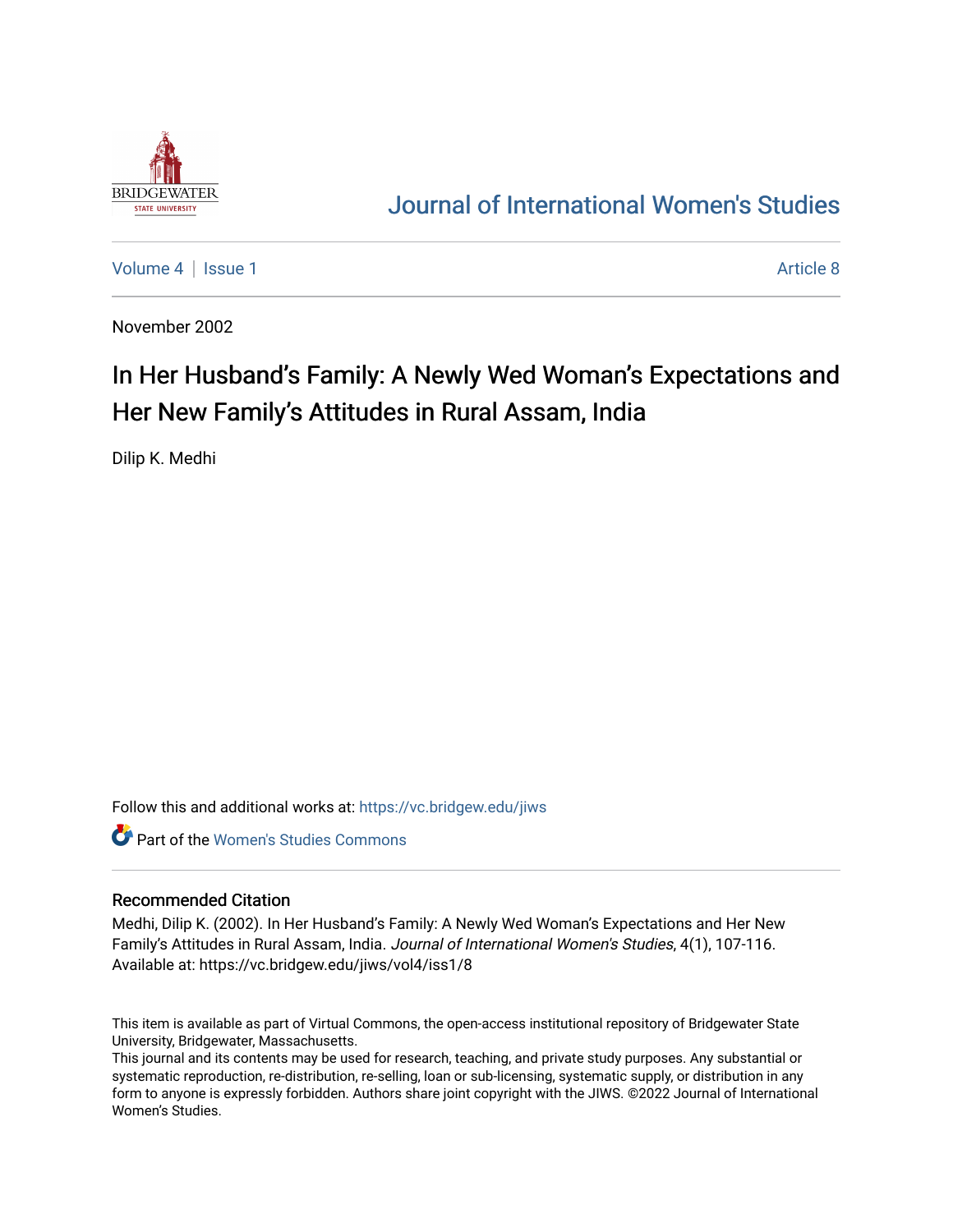#### **In Her Husband's Family: A Newly Wed Woman's Expectations and Her New Family's Attitudes in Rural Assam, India**

#### By D[i](#page-10-0)lip K. Medhi<sup>1</sup>

#### **Introduction**

Until recently, living in a joint family system was typical among Hindus and members of other religious groups in India. Living in an extended joint family was also a common practice. However, joint family groups and extended joint family living are now relatively rare, due to India's economic and social developments over the past four decades or so. Currently, the most common family arrangement is that of the nuclear family, comprised of a father, mother and their children. In rural areas, this nuclear family unit operates within a number of more traditional expectations and arrangements, however. Within a rural Hindu family, for example, a woman's status varies according to factors such as her age, her marital status, her relationship to different members of her family, her ability to bear children and her status as a mother. A young, newly wed woman may be treated differently by her in-laws than by her own parents; a young widow living in her husband's family may be treated differently by her new family than she would be were her husband still alive; a daughter-in-law from a poor family may be received differently than she would be received were she from a wealthier family. Similarly, a young unmarried woman living with her natal family may face a degree of hostility from a stepmother that she would not face from her natural mother.

#### **The Data**

This essay depicts a composite picture of the daily life of a young, newly wed woman living in rural Assam, particularly in the former Barpeta subdivision and the Kamrup district, during the period from the 1960's to the 1980's. The scenario I offer is based on my own personal experience and information gathered from interviews I conducted with thirty women and more than forty-eight men from Bhawanipur, Kalbari, Sarupeta and Kordoiguri in the North, Bajali and Tihu in the East, Sundaridia and Barpeta in the South, Sarbhog and Abhayapuri in the West, as well as other locations. Some of the women interviewed are sisters-in-law of my kinfolk and others of rural fraternity. Some of the males were my age, while others were elderly but quite receptive to speaking with me. The discussions were conducted in complete privacy, often without the aid of pen and paper. Many of the details the interviewees recount of family life reflect those of more traditional Indian arrangements, customs and practices. One exception is that many young, newly married women no longer tend to conceive children immediately. This may be due to the use of condoms and other contraceptive devices, information about and availability of which has been provided by the State and the Central Departments of Health and Family Welfare. A young woman must garner the permission of her husband in order to use contraceptives, however, and, typically, the discussion of such intimate matters is rare between husband and wife in many rural areas.

The following two tables show the way in which the thirty young, married women regard the way in which the members of their new family received them. They are documented with three parameters: normal, unusual and irritating. `Normal' is taken as the day-to-day behaviour and talking terms in a family and `unusual' reflects a new set of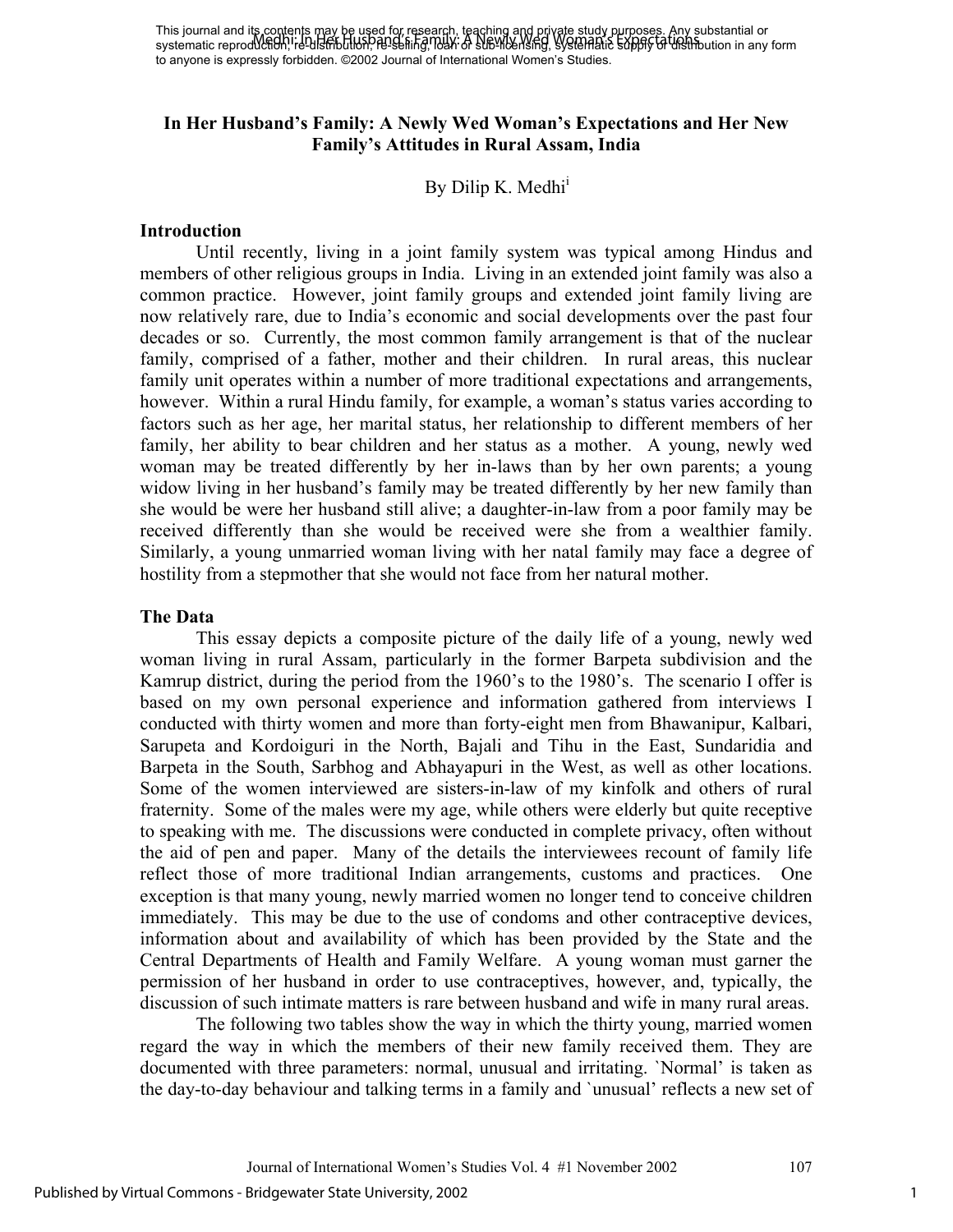conduct designed at alienating the newly wed daughter-in-law in her new family. Normal refers to an unbiased attitude whereas unusual involves a biased stance. The husband's reception to his wife is attributed to `unusual' because of his neutral gesture and inability to exercise his authority to safeguard his wife**.**

| Parameters $\rightarrow$<br><i>Kinspersons</i> $\downarrow$ | Normal | Unusual | Irritating |
|-------------------------------------------------------------|--------|---------|------------|
| Father-in-law                                               |        |         |            |
| Mother-in-law                                               |        |         |            |
| Husband                                                     |        |         |            |
| Brother-in-law                                              |        |         |            |
| Sister-in-law                                               |        |         |            |
| Grandmother-in-law                                          |        |         |            |

*Table 1: Situation with 27 newly wed ladies (90%)* 

| $Parameters \rightarrow$<br>Kinspersons | Normal | Unusual | Irritating |
|-----------------------------------------|--------|---------|------------|
| Father-in-law                           |        |         |            |
| Mother-in-law                           |        |         |            |
| Husband                                 |        |         |            |
| Brother-in-law                          |        |         |            |
| Sister-in-law                           |        |         |            |
| Grandmother-in-law                      |        |         |            |

*Table 2: Situation with 3 newly wed ladies (10%)* 

How was it possible for me to conduct these interviews? My status as brother-inlaw was most often an advantage, since it is common for family members of different genders to talk by the hearth over tea. In one case, I met with the woman only once, due to suspicious looks I received from the woman's brother- and sister-in-law. In another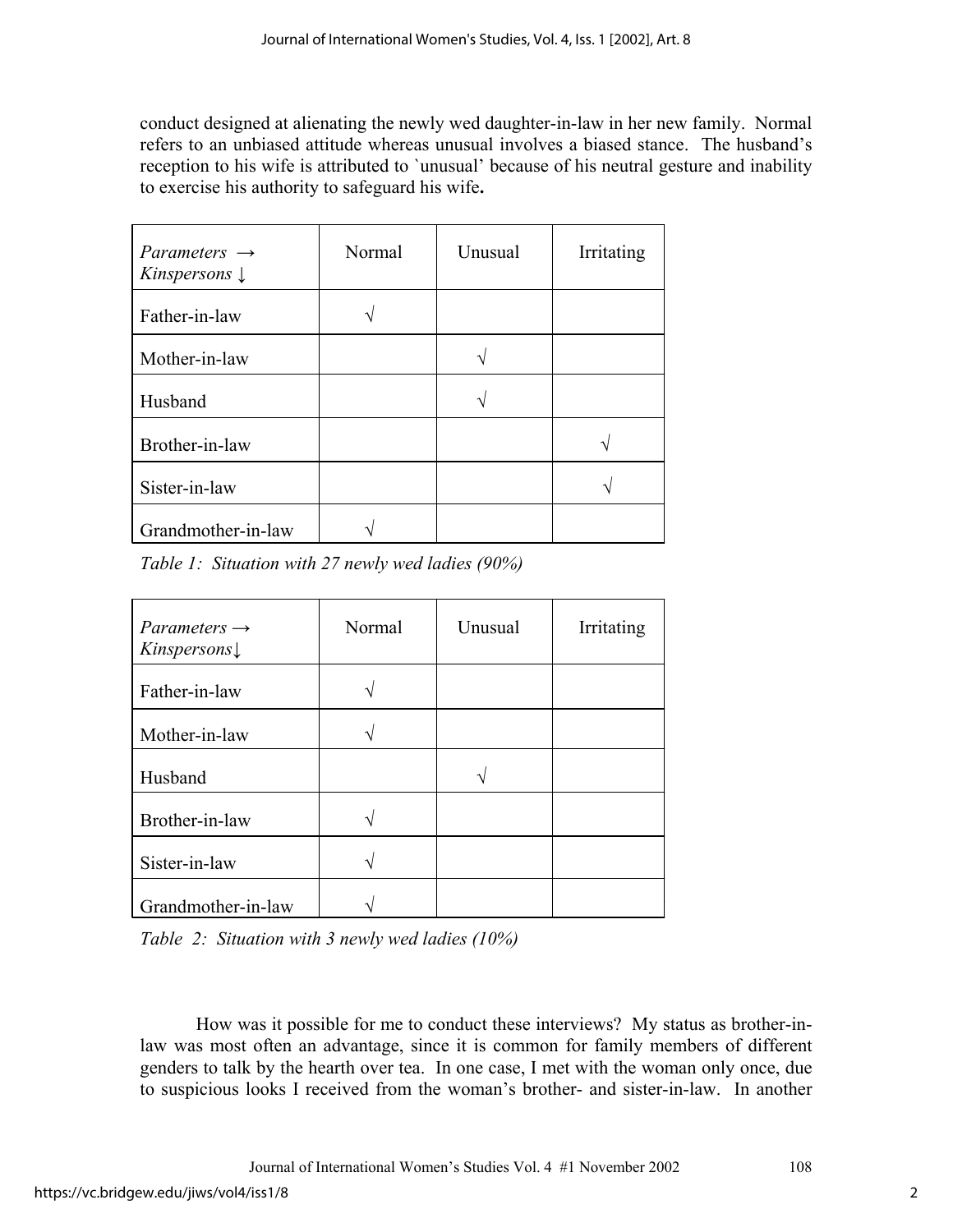case, it proved more comfortable and easier for me to interview a woman at her father's residence, as a guest in his home. To my trepidation, two women in different interviews spoke angrily and loudly without concern and within earshot of other family members. In five of the cases, the women's families, especially mothers-in-law, sisters-in-law and brothers-in-law, regarded me with much hostility. These five women cautioned me not to discuss their grievances with them: they claimed that, given the lack of security and support offered by their husbands, they were alive because of the love and affection they received from their fathers-in-law and grandmothers-in-law. Further, a few women, in tears, referred me to their mothers for information about their lives, and the mothers answered my questions without hesitation. I was able to observe two cases nearly everyday, given the women's nearby location. Many villagers, myself included, could hear early morning household arguments, fueled by complaints from brothers- and sisters-in-law to mothers-in-law, about the young wives. While the husbands and fathersin-law were in the field, we could hear the cries of a young wife, cries similar to those that later spurred intervention by neighbors. Only three women reported that they were content in every aspect of their lives. These women responded to questions intelligently and thoughtfully. Their cases, though difficult to evaluate thoroughly, thus provide a significant contrast to the others.

Generally speaking, the women reported that intimate sexual relations with their husbands commenced after marriage and that participating in these relations was expected when living together as husband and wife. However, the women also reported a lack of spontaneous comforting as well as a lack of emotionally close, warm and leisurely discussions, all of which the women desired.

Many of the women wanted to know why I was interested in learning about their personal lives. I simply responded that I was inquiring out of courtesy and I never informed them that I might write about their experiences. In fact, initially I had no intention of doing so. However, my own bitterness about their conditions and my response to their heart-felt and moving narratives inspired me to present their difficult situations.

Ninety percent of the cases reveal a common experience (minor variations were ignored) and, therefore, I have collapsed the narratives into one hypothetical but representative case.

### **The Presentation**

The following discussion details this picture of a young and newly married woman living with her husband's family in a rural Hindu society. Cultural expectations pressure this young newly-wed to respect and adjust to the habits, rhythms and practices of her husband's family, even if they are significantly different from those of her own natal family. Traditionally, she is expected to become, or to approximate, the "ideal woman" at any cost and the weight of this expectation accompanies a young, newly wed woman at every stage of her life in her husband's family.

Indian societies are predominately patrilineal with a few exceptions of matrilineal tribal societies. Therefore, after marriage, a young woman in rural Assam comes, along with her long-cherished hopes and dreams, to her husband's house to begin conjugal life. Upon arrival, she immediately faces new situations and new relationships, both formal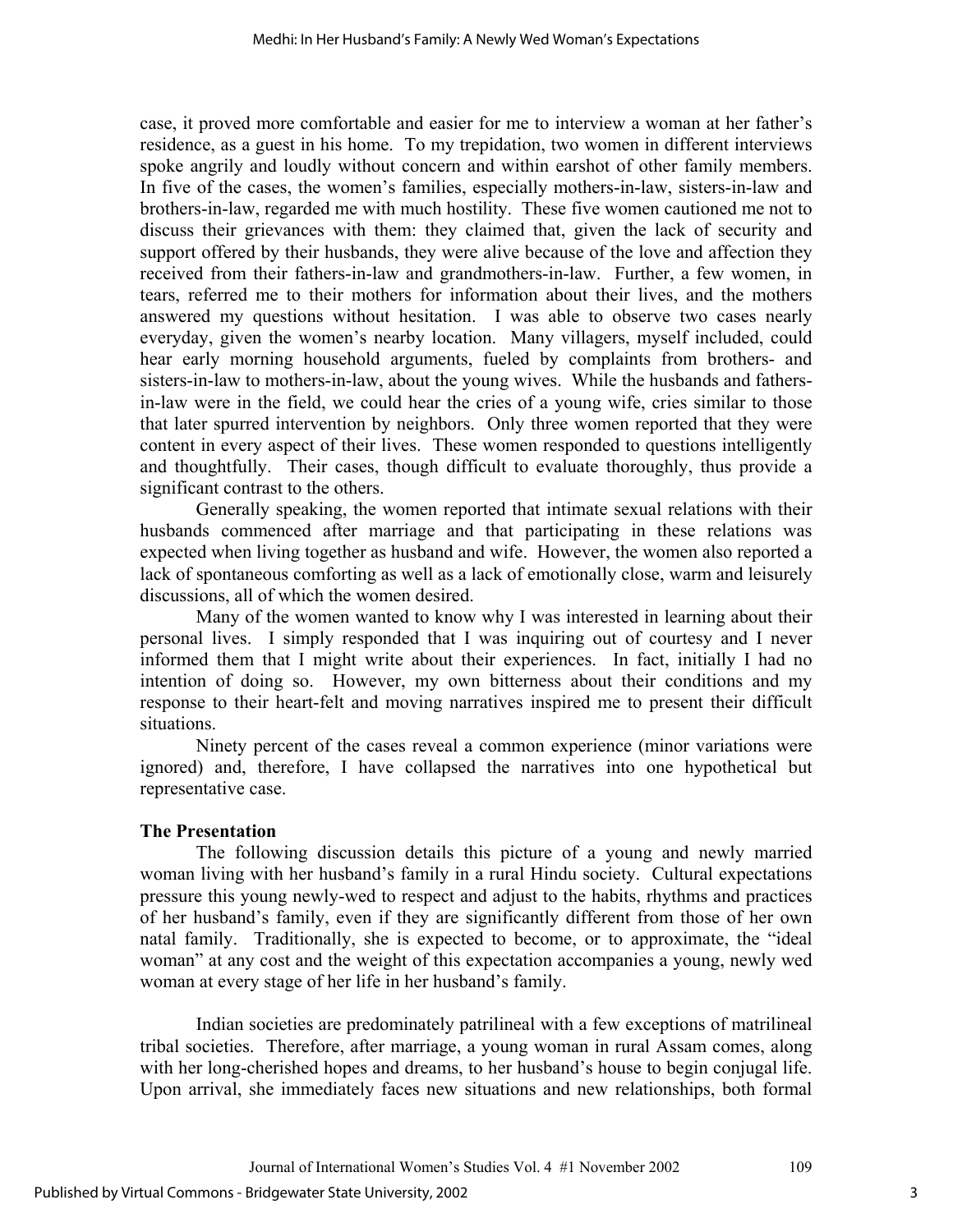and informal. First, she receives a warm welcome from her grandmother-in-law and a welcome and blessing from her father-in-law. Next, her mother-in-law welcomes her with unsolicited advice and words of caution. Her unmarried sister-in-law greets her with critical and piercing glances, laced with annoyance. Finally, she receives a cool but highhanded reception from her new brother-in-law.

In addition, she comes to learn of her new responsibilities and she takes up her duties right away. She rises early in the morning to sweep the floors of the house, the courtyard, and to clear the cowshed, the roadside and finally to daub the floor of the house with mud, manure and water. Wanting to do well and meet the family's expectations, she completes these assignments with sincere diligence and then bathes beside the terracotta ring well. Dressing in the traditional Assamese garments, and with vermilion on her forehead, she enters the small place of family worship. Lighting an earthen lamp with mustard seed oil, she burns incense and, if time permits, recites religious scripture.

By now, the sun and the entire family have risen: her real work begins as she bows down before her parents-in-law and her grandmother-in-law. Her activity prior to this was solitary. Now, she is at the family hearth (where fire is generated out of the smoking rice-corn husk with a blowing pipe or by mouth), preparing food and tea for her family members. Some of her kin will have fermented rice for breakfast, while others will have tea and light snacks. She offers food and tea to every member of the family, some of who (especially her unmarried brother-in-law and her sister-in-law) come in one at a time. In fact, her brother- and sister-in-law demand special treatment, and they complain to their parents, especially to their mother, when their new sister-in-law fails to meet their requests to their satisfaction. The new young wife also prepares refreshments for her husband and father-in-law who left for the fields at dawn and gives the package to her brother-in-law to bring to them. Morning teatime ends without anyone inquiring if something is left for the young newly wed woman to eat.

Already we note two important features. First, the new daughter-in-law's needs are ignored with respect to the sharing of food. Second, her mother- and sister-in-law, who earlier shared the duties of cleaning the house, the hearth, the family's clothes and the cooking dishes and utensils, become late risers as they begin to enjoy some comfort and leisure at the expense of the daughter-in-law's labour.

Can we determine why such a phenomenon takes place in the family? Should we understand the newly wed daughter-in-law as a material asset, as equivalent to a maidservant? What can we know of the realities of her new life, including her desire to satisfy her husband's sexual needs, from her perspective?

Burdened by the fatigue that results from her tiring daily work, she cannot look back, nor can she expect anyone to understand her or to sympathize with her, except, perhaps, her husband. In the best case, her husband does not become a party to his mother, sister and brother's scheme to give her innumerable duties and to their design to find fault in her attempts to complete all of these tasks.

In Assam, there is no dowry system and no dowry death. A young wife's value lies in her ability to be hardworking and painstaking in what she does, and in her capacity to work like a spindle. And she tries to meet these expectations, since, among other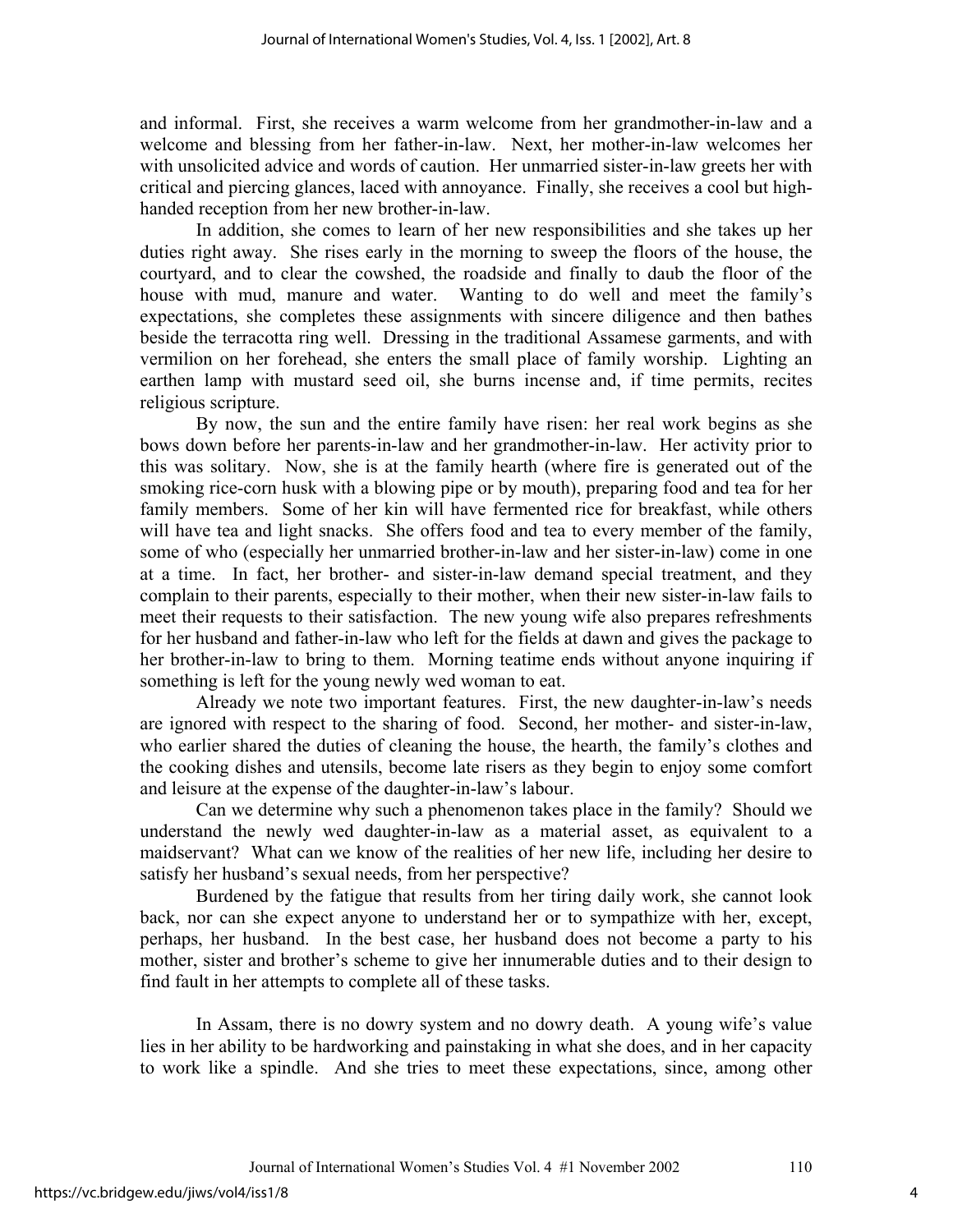things, she feels that her performance reflects on her own father and mother. She wishes her new family to see her as an asset and, hence, to prize her as do her own parents.

After morning tea, she begins making arrangements for the mid-day meal. In between preparations, she might find time to steal to her room and glance at herself in the small mirror she received from her parents. Otherwise, she, like all new wives in Assam, gathers food for the mid-day meal from the household premises and family gardens. With a small knife or sickle in hand, she enters the garden to collect things like banana blossoms, a bunch of apple bananas (a variety of *Musa; Musaceae*), leaves of *bhedelota* (*Paederia foetida; Rubiacea*), a few leaves of the *narasingha* plant (*Murraya Koenigii; Rutaceae*), some *madhuhulang, polygonum sinensis: Polygonaceae*), a bunch of young shoots of fern, few arum stems and other vegetables available. She proceeds to catch small fish from the backyard pools and swamp and to bring all that she has gathered to her mother-in-law, who awaits her in the kitchen. Her husband and father-in-law arrive from the fields just as she finishes her preparations and considers taking a much-needed rest over a bowl of tea. Since she is not permitted in the kitchen – in Assam, a daughterin-law takes charge of the kitchen only after a formal initiation ritual that does not take place right away – she helps prepare the meal in the small hearth on which she prepared the morning tea.

After arrangement of the mid-day meal, she does the washing of the family's clothes and garments, which were already boiled in large earthenware or a cast iron container with washing soda. She takes them out in another tumbler, threshes against a wooden board beside the ring well and finally spread them in a bamboo bar or in a metallic wire at the family courtyard, pending their collection in the afternoon. Clothes washing was done once in a week earlier but became almost an everyday affair after her arrival. With another bath she takes her mid-day meal and then remains busy cleaning the crockery, the house and the compound. Later on, when she completes her tasks, she may take another bath, attend to the toilet, and attempt to have a nap that everybody is enjoying in the in the meantime. She might only catch a glimpse of her bed, however, as she hears her resting mother-in-law shouting, asking her to make rice flour for the afternoon tea's pancakes. Though her sister-in-law sometimes assists her, the young wife marches to the husking shed and she alone prepares the flour of rice that has been soaking.

Straightaway she runs to the hearth to make the pancakes and tea for the entire family. Though ensured a bowl of tea, she may or may not get a share of the food, depending on whether or not the family finishes off all that she has made. She remembers that her natal family always complimented her on her delicious pancakes and tea. Now, however, she does not receive a word of appreciation from anyone.

At sunset, she attends the small prayer house, lights a lamp and burns incense in a small earthen pot that she carries around and inside the household premises. She then lights the compound's kerosene lamps and lanterns.

If there are visitors, she makes tea for them. Otherwise, she becomes busy processing the vegetables and fish for the evening meal. As usual, her mother-in-law takes responsibility for cooking the meal in the kitchen.

The young wife goes to bed very late, since she must clean up after the evening meal. By the light of a kerosene lamp, she brings all the dirty utensils to the ring well,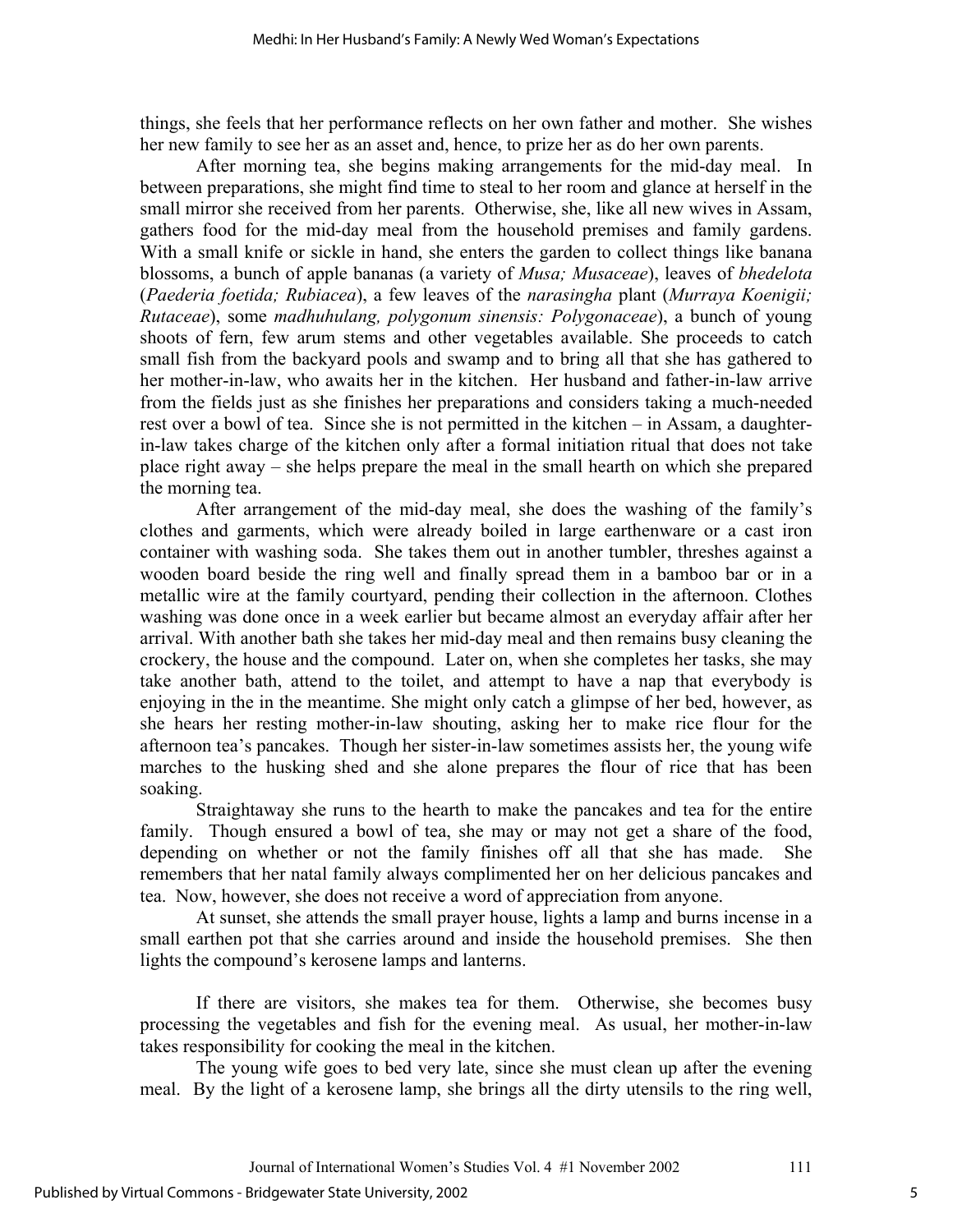and washes everything from the kitchen with ashes. By the time she reaches her bed, most of the family members, including her beloved husband, are fast asleep.

All these routine affairs continue week after week, until one day when the young wife develops drowsiness, nausea and notices that she has stopped menstruating. Her grandmother-in-law guesses her condition, and welcomes her pregnancy with laughter and a grin.

We might ask, however, whether the young wife anticipated her pregnancy and whether it was the result of a mutually satisfying sexual relationship with her husband. The degree to which many Indians are fully knowledgeable about sexual behavior is difficult to estimate. Though sexuality deals with procreation and sexual desire plays a central role in life, speaking frankly about sexuality in Indian society is considered immoral. Hence the topic is taboo both within a family and within society at large. In fact, a person seeking information about sexual matters is considered indecent. In addition to the social pressures discouraging talk about sexuality, the publicity about the dangers of AIDS/HIV has discouraged any sexual promiscuity that may have been present culturally and has added another layer of taboo to the topic of sexuality.

Of course, India's ancient literature provides numerous discussions of sexual activity, including prostitution. Vatsyayana's *Kamasutra* is one such renowned classic. It describes a vast array of sexual behavior and practices, including sixty-four different *kala*s, or styles, of engaging in sexual intimacy. The great Indian epics *Ramayana* and *Mahabharata* have numerous heart-throbbing descriptions of Lord Rama, Krishna and many beautiful earthly and celestial women. *Shrimad Bhagawata*, a work containing the holy words of Lord Krishna and the most holy work of Hinduism, holds even more elaborate descriptions. The middle of the tenth *skandha* or chapter is full of descriptions of love and the love-making of Lord Krishna and the *gopies*, his beloved women. This part of the work is popularly called the *Rasalila*. Although Indian culture thus contains many images and discussion of the erotic arts, we might question the access that all members of the culture have to this literature and its stories.

What might a young woman expect of conjugal life in rural Assam? Traditionally, both girls and boys expect marriage to provide the framework for sexual behavior. For a young woman, this would include the expectation of becoming pregnant and giving birth. The "ideal woman" lives a happy life with her satisfied husband and with children of their own.

Holding these rather general ideas, a girl child in rural Assam would likely learn about certain aspects of sexuality, such as menstruation, from her mother. She would, for example, have the privilege of attending her mother at the birth of any siblings. Would a girl have knowledge about sexuality beyond this, however? She would probably be privy to discussions between her mother and her mother's friends about sexual matters. Generally, this is one way by which female gender identity is formed and perpetuated in rural communities. Similarly, a young girl may discuss sexual concerns with her grandmother, with whom she often shares a bed. Finally, a girl may learn about aspects of sexuality from observing family animals and from the youthful gossip of other girls and boys. In tribal societies in the Assam Region in which young boys and girls sleep in dormitories, they may experience sexual intimacy firsthand. However, more detailed and practical aspects of sexuality remain little known to young people, especially girls and young women, in rural non-tribal communities.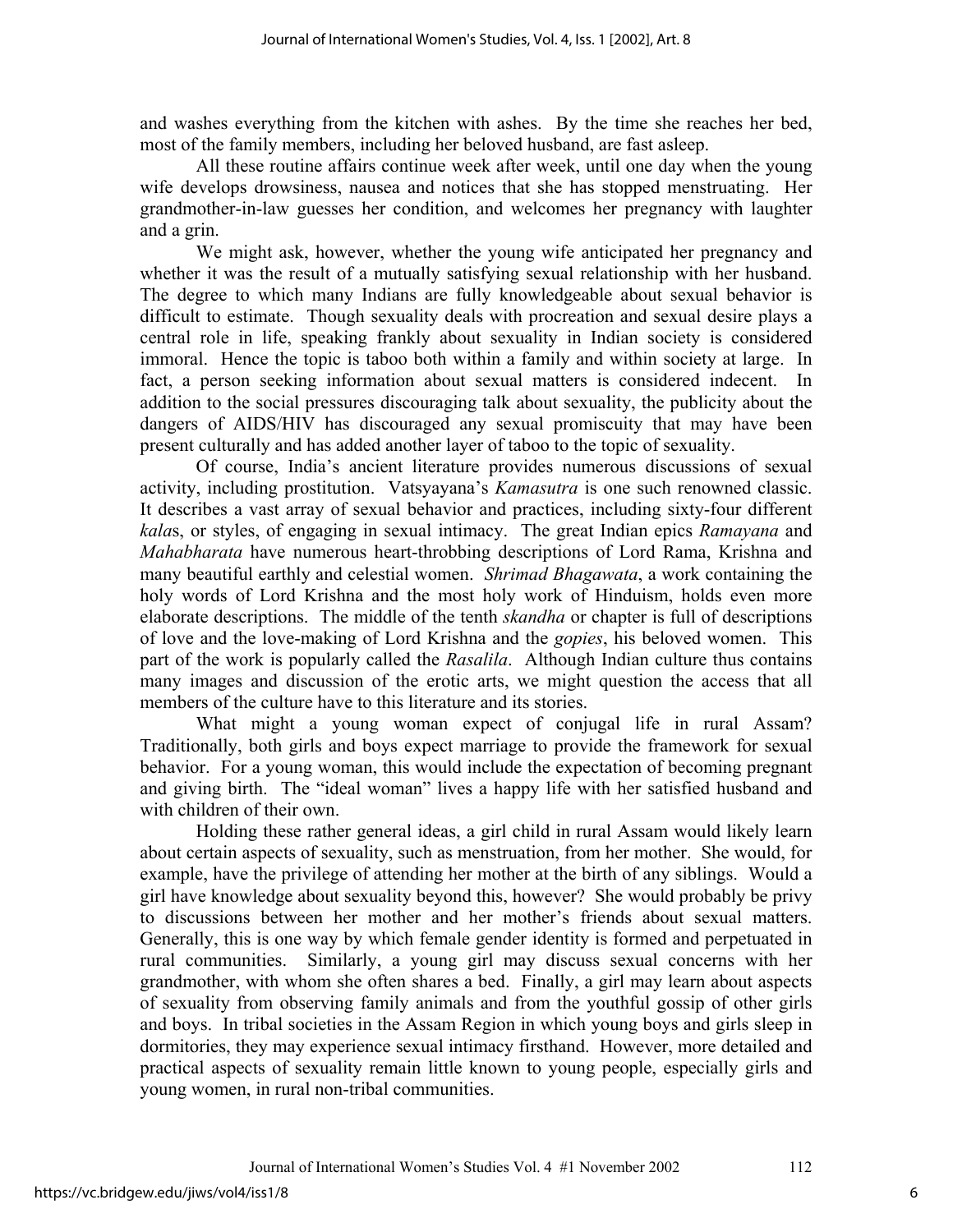Consider this to be the background of our young newly wed woman. Like other young wives in Assam, she conceives without much knowledge about her body or the biological aspects of conception and fetal development, and is confused and nervous. No one in her husband's family but her grandmother-in-law consoles and encourages her, though in fact she would benefit from the help and cooperation of each and every member of the family. She requires rest, but cannot afford it. She is still expected to fulfill all responsibilities assigned to her. In fact, the elder women of the village consider sweeping, cleaning and working at the husking lever a beneficial means to prepare a pregnant woman for a safe and healthy delivery. If she feels dizzy and drowsy, a village medicine man or a quack gives her a paste made from conch shell to eat, as well as a small bit of tigress *yoni* (reproductive organs). Her symptoms may be attributed to an attack by an evil spirit, in which case the village medicine man treats her with the touch of a non-edible fern, with charmed mustard seeds and with the chanting of hymns. Apart from having access to such treatments, the pregnant daughter-in-law at this stage receives no privileged access to milk, fruits and similarly nourishing food.

 The young woman's parents soon learn of her pregnancy. Happy and proud, her parents meet with her father-in-law to plan the celebration of an auspicious event: the completion of her fifth month of pregnancy. On a day decided upon with the help of an almanac, her parents arrive with all varieties of good food. The village womenfolk gather together and recite holy songs, blessing the couple. The couple's ceremonial partaking of *panchamrit*, a holy food made of wholesome yogurt (*dodhi*), milk (*dugdha*), an extract of cream and butter (*ghrita*), honey (*modhu*) and sugar (*xarkara*), signifies the pregnant woman's need for energetic, healthy food. This celebration initiates the young, expecting wife into a period of formal support from her family, her husband's family, the village women and the general community. Previously a matter of private concern to the family with whom she lives, she now receives frequent visits from members of her natal family, who inquire after and monitor her health. Though continuing with her normal household duties and having to respond to the continued demands of her mother-, sister- and brother-in-law, she may rest when she feels unwell. Her husband, who may have previously resisted inquiring after her well being because of pressure from his parents and siblings, now asks her how she is feeling. As the pregnancy progresses, both families take care to provide her with good food. This time marks a period during which she grows closer to and more comfortable with her new family.

She may reflect on her days when she entered this family as a new bride and had to embrace a new life about which she was little acquainted. She thanks both God and her parents for her ability to cope with all of the present and past situations and she dreams of the baby who will soon sit in her lap. Will the baby look like her or her husband? She has seen her own mother's painful deliveries, but she is not afraid. She now understands what she could not have appreciated fully as a young unmarried girl in rural Assam: she is valued and valuable because of her tenacity and her ability to become pregnant while still young.

The young woman's parents, collaborating with her husband's family, celebrate another milestone, the eighth month of pregnancy, with more ritual. Known in Lower Assam as *jeora*, which literally means "to fence," this ritual is performed to safeguard the pregnancy. Village women recite devotional songs, blessing the pregnant woman. Her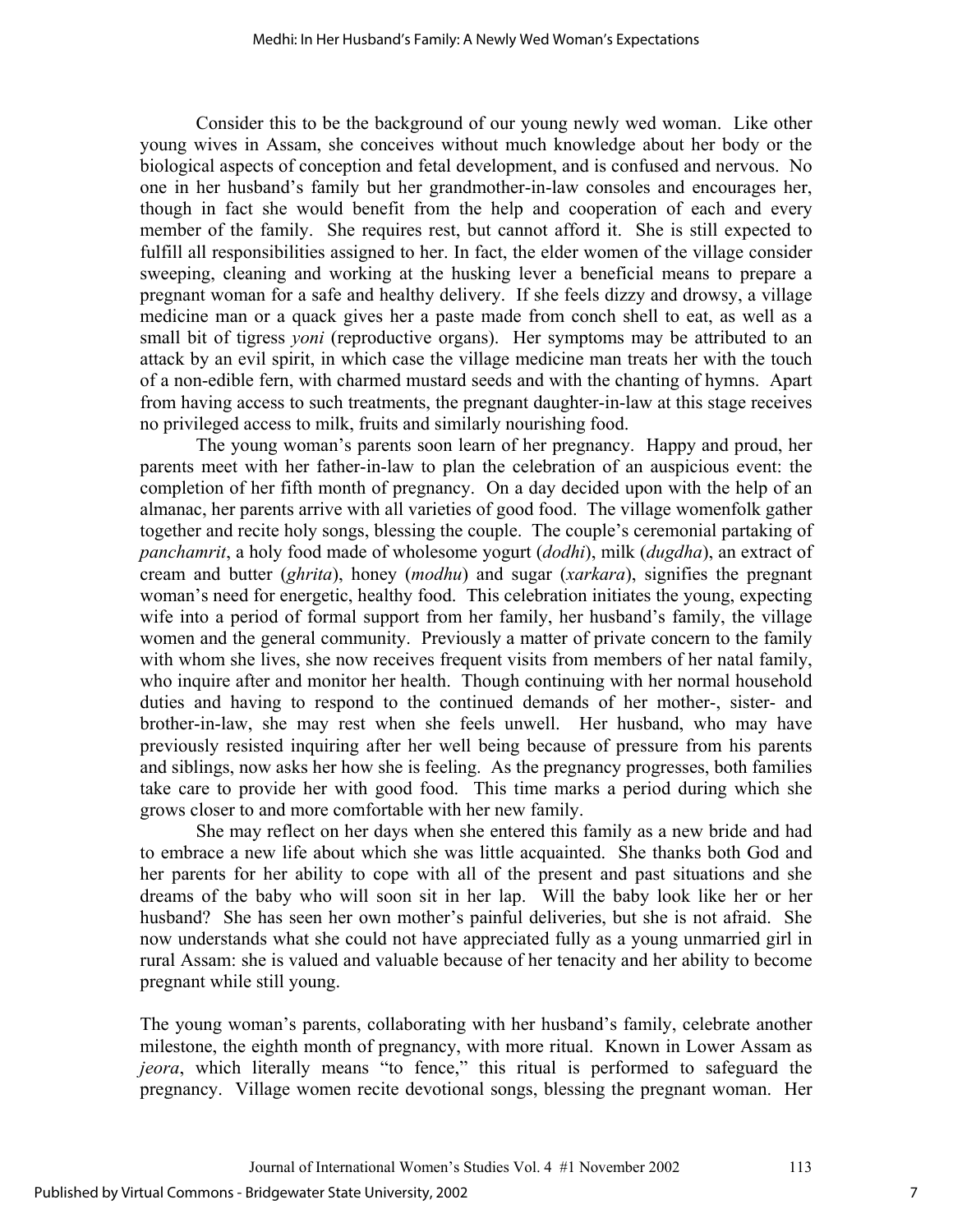parents provide a ritualistic feast, and give their daughter a new dress and her husband a *gamocha*. She now leaves her husband's family dwelling for a month and retires to her parents' residence. Though somewhat shy before her family, she freely enjoys the closing days of her pregnancy under the watchful care of her parents.

She returns to her husband's home for the delivery of her child, an event eagerly anticipated by all of her family members. Much depends, both for her and for her husband's family, on her delivering a healthy child. Ultimately, her worth will be decided by the gender of her baby.

As labor pains commence, a village woman designated as a qualified midwife attends to the delivery and is aided by women family members and perhaps a few women from the village. Male family members wait outside until the birth is announced. The young woman delivers her child and her relatives learn that, as hoped for by all, it is a boy. The family responds joyously, and the young mother smiles faintly at her success. A few branches of the *neem* plant or margossa tree (*Azadirachta indica: Meliaceae*) are tied atop the front and rear doors of the house in order to stop evil spirits from entering.

The delivery of a healthy boy is the young woman's highest achievement. Everyone now truly appreciates her and her parents. Her grandmother-in-law becomes immensely happy. Her mother-in-law already begins to care for her and the child. Her sister- and brother-in-law come forward to receive their tiny nephew and begin to warm to their sister-in-law. Her father-in-law sits on the veranda with his *hukka*, chatting and celebrating the birth of his grandson with his friends, over bowl after bowl of tea.

Only now is she regarded with full appreciation and evaluated positively by her husband's family. She is lucky to have endured the many difficult ordeals required of her and to have pleased her husband's family. Her physical stamina aided her in meeting the expectations of this family. She attributes her begetting of a male child to the grace of God.

### **Discussion**

A critical appraisal of the attitudes of the different kinspersons to a newly wed young woman reveals that they range from very good in cases of the fathers- and grandmothers-in-law, to most unwanted in the case of mothers, brothers- and sisters-inlaw. The interviews upon which the portrait of the newly married woman is based suggest that the father-in-law is generally complacent. The mother-in-law is skeptical and critical, exercising her authority with faultfinding vigilance. A brother-in-law is always unhappy with his new female family member. A sister-in-law usually responds with similar disdain, though she may feel that her position in her family is threatened in ways her unmarried brother does not. The grandmother-in-law is always supportive of the young wife, however, and she supports the young woman throughout her difficulties with smiles.

In rural Assam, Hindu families are basically patrilineal and male dominated. However, with respect to the control of a young newly wed woman, the mother-in-law plays a dominant role and decides the young woman's fate and position in the family. The interviews completed for this paper suggest that, although a daughter-in-law may have enjoyed some privilege in her previous home as an unmarried girl, upon marriage she is ranked as having a status lower than that of the unmarried daughter of her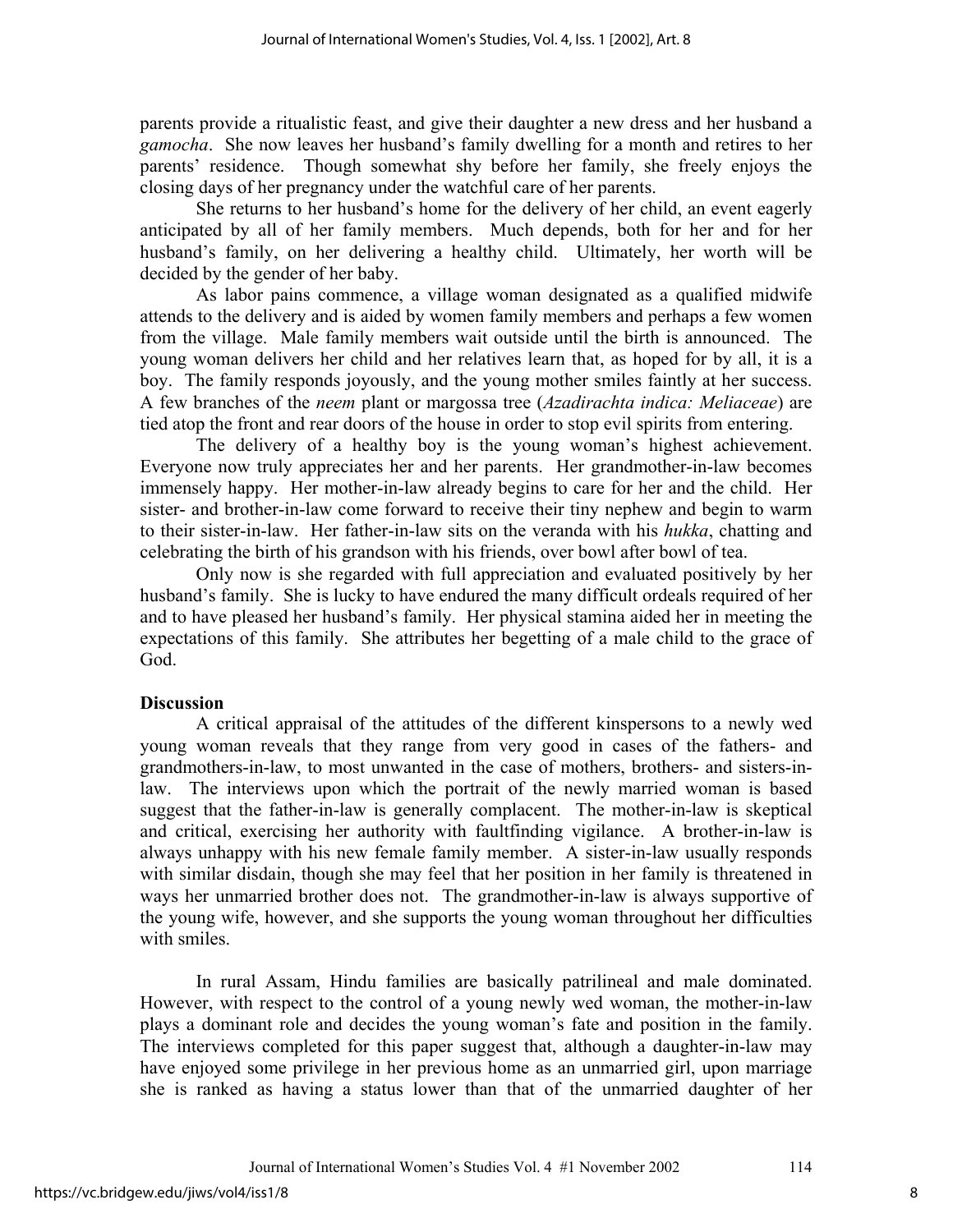husband's family. In fact, a sister-in-law often aligns herself with the young bride's mother-in-law in order to exercise control over her. Brothers-in-law behave similarly. Perhaps the most unfortunate common aspect revealed in these interviews is a husband's inability or reluctance to say anything on his wife's behalf and against the claims, actions and expectations of specific members of his family. Ultimately, a young bride depends upon God alone for a successful integration into her new family

From the time of her entrance into her father-in-law's residence to the delivery of a healthy male child, a young newly wed woman in rural Assam must clear many hurdles. In fact, she draws on her good upbringing, her good health and her physical strength to meet all the demands placed on her. Much of India's rural culture considers a marriageable girl as a *mal* (an asset or set of goods). Often one hears the father of a boy say that the *mal* for his son must be of the quality he deserves. Generally, the quality of a *mal* depends on the quality of her natal family, her upbringing in this family and her sound health. In Arunachal Pradesh, a married woman's strength is considered the asset of her husband because it increases his number of hands to work in the *jhum* fields. A male can increase substantially his wealth with each wife he acquires (he may have as many as seven), given the combined physical strength of the woman. In Hindu religion and astrology, a marriageable girl is considered a jewel (*ratna*) and the father-in-law of a prospective bride carefully scrutinizes her qualifications, just as a buyer of gemstones inspects a possible purchase with great care.

Given these cultural expectations and pressures, we might say that the parents of our composite young women prepared their daughter very well, ensuring that she had the personal resources to procure a husband and to adjust to her new family. Given the control a mother-in-law has over her daughter-in-law, parents may be said to do well to raise a girl who will become a most qualified daughter-in-law. Any young bride might very well be subject to harsh treatment by her husband's family, especially by her mother-in-law. It benefits her to adapt quickly and well.

These interviews also reveal that young pregnant woman in rural Assam may not receive good prenatal care and be guaranteed safe, hygienic deliveries. Currently, elderly women in rural Assam often complain that the replacement of husking levers by small rice mills will result in women who will be unprepared for the physical demands of pregnancy, delivery and a married life as a mother. One recent "advancement" in the delivery of babies is that a razor blade has replaced a naturally sharp piece of bamboo, extracted from a bamboo post of the dwelling house by a stroke of a *dao* (hatchet), as an implement to cut the placenta.

Furthermore, these young women often come to marriage with an inadequate understanding of their own sexual needs and the sexual expectations accompanying rural married life. A girl may have heard stories from the *Shrimad Bhagawata* of Lord Krishna's lovemaking and formed a romanticize vision of her sexual future with an attentive husband. However, such a vision shatters with the physical demands of household duties. Because of her exhausting work and her fatigue, a young woman may yield all control of a couple's sexual life to the husband.

Given the discussions that serve as the basis for this paper, the portrait of a young newly wed woman in rural Assam that I present reflects the experience of a number of similarly situated women. Of course, there are many other experiences these women have to share. I hope to write of them in the future.